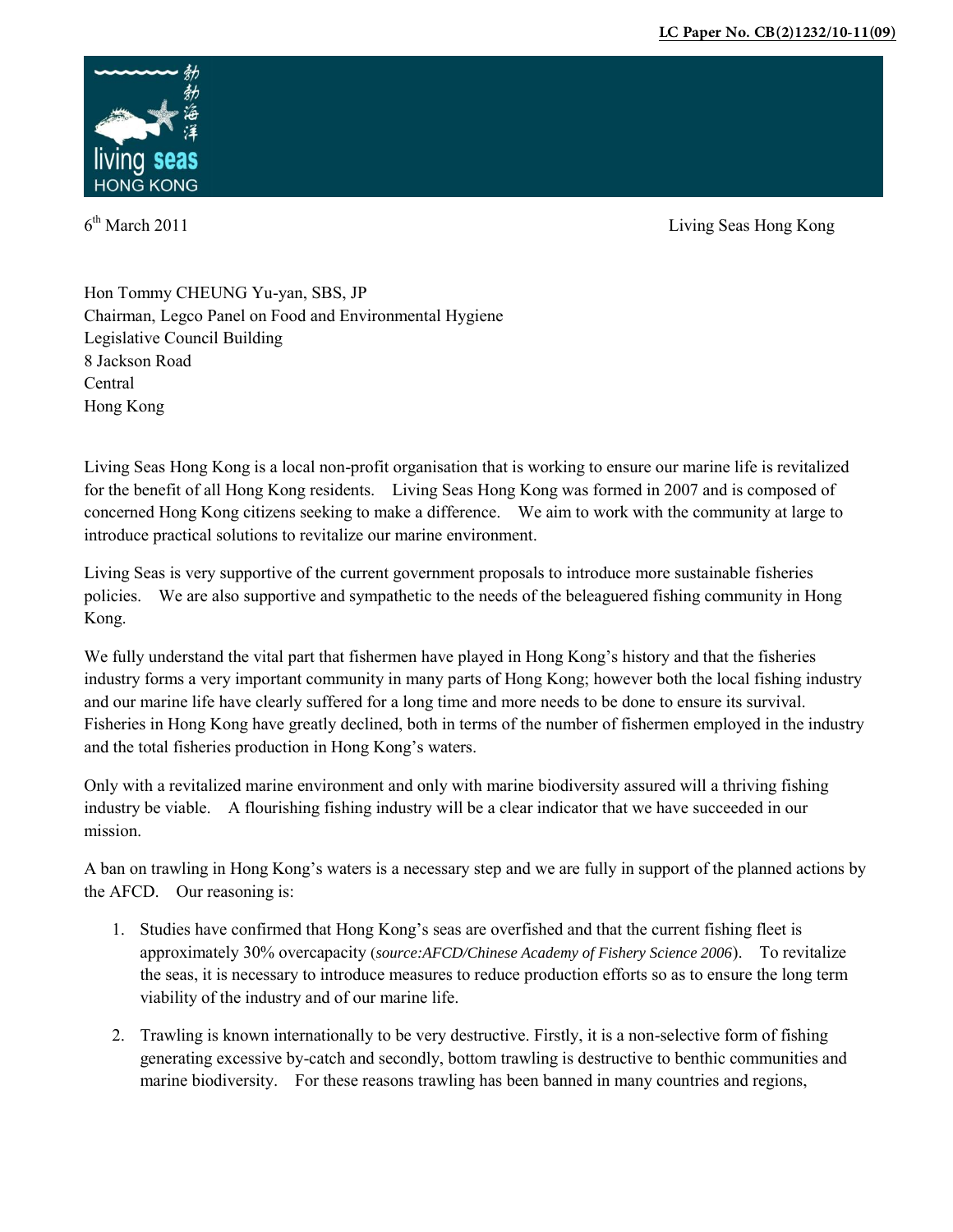

including Belize, USA (Alaska and the Pacific West Coast), New Zealand, Palau, India (Kerala coast), parts of Scandinavia, etc.

The differences between areas where trawling is banned and where it is allowed has often been dramatic. For instance, in Öresund, Sweden where trawling is not allowed, the fisheries production for demersal fish is 100 times higher than the adjacent Kattegat, where no trawl ban is in place. *(source : CFP Watch)* 

3. Trawling in Hong Kong waters is also difficult for fishermen in terms of production effort. Photographs and videos taken on typical day of trawling, shows catches that contain very small fish, a few shrimp and rubbish such as empty shells and plastic. The following photographs were taken on a trawler, they are a straightforward example of some of the issues facing fishermen operating in Hong Kong



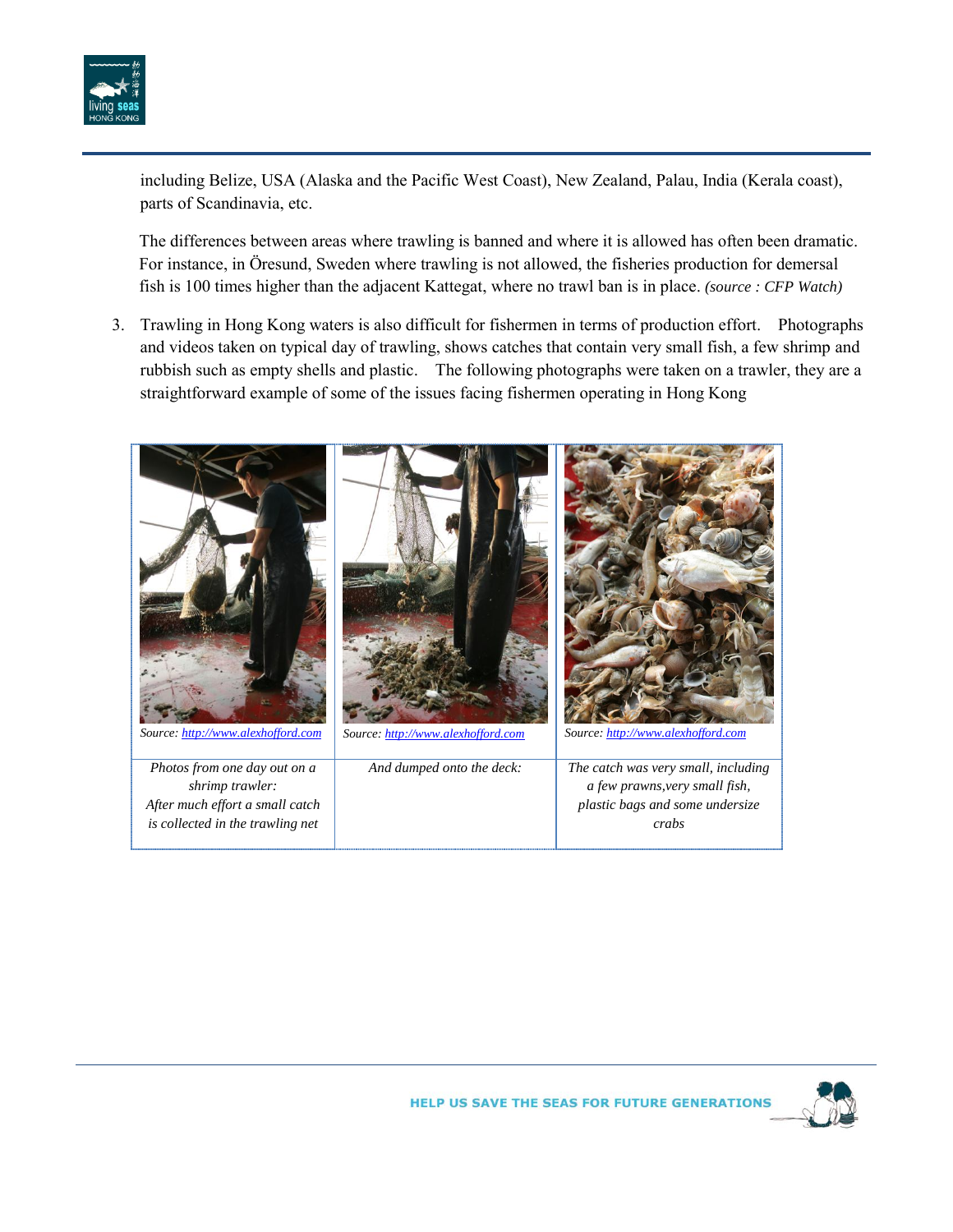

4. Trawling is a non selective fishing method and we are aware that occasionally; rare international protected species are caught in trawl nets in Hong Kong.



5. Seafood consumed in Hong Kong is primarily supplied from outside Hong Kong. In reality, local fishermen are no longer able to furnish supply to meet local demand. Moreover, trawling damages fish spawning grounds and catches local fish fry before they can become commercially viable.

| 70's | South China Sea                |  |
|------|--------------------------------|--|
| 80's | South East Asia (Philippines,  |  |
|      | <i>Indonesia</i> )             |  |
| 90's | Maldives and the South Pacific |  |
|      | $\sim$ $\sim$                  |  |

*Expansion of live fish supply network. Source :HKU* 

6. Trawling is not truly an historic cultural legacy for fishermen in Hong Kong, but is a damaging practice introduced in recent decades that reduces the value of the marine environment for society at large.

The case for banning trawling in Hong Kong waters is absolutely clear cut; what is not so clear cut is how the affected fishermen will be able to earn a living on an ongoing basis. We are sympathetic to their concerns and our strategy is to consult with and work with the community to identify alternative livelihood options for